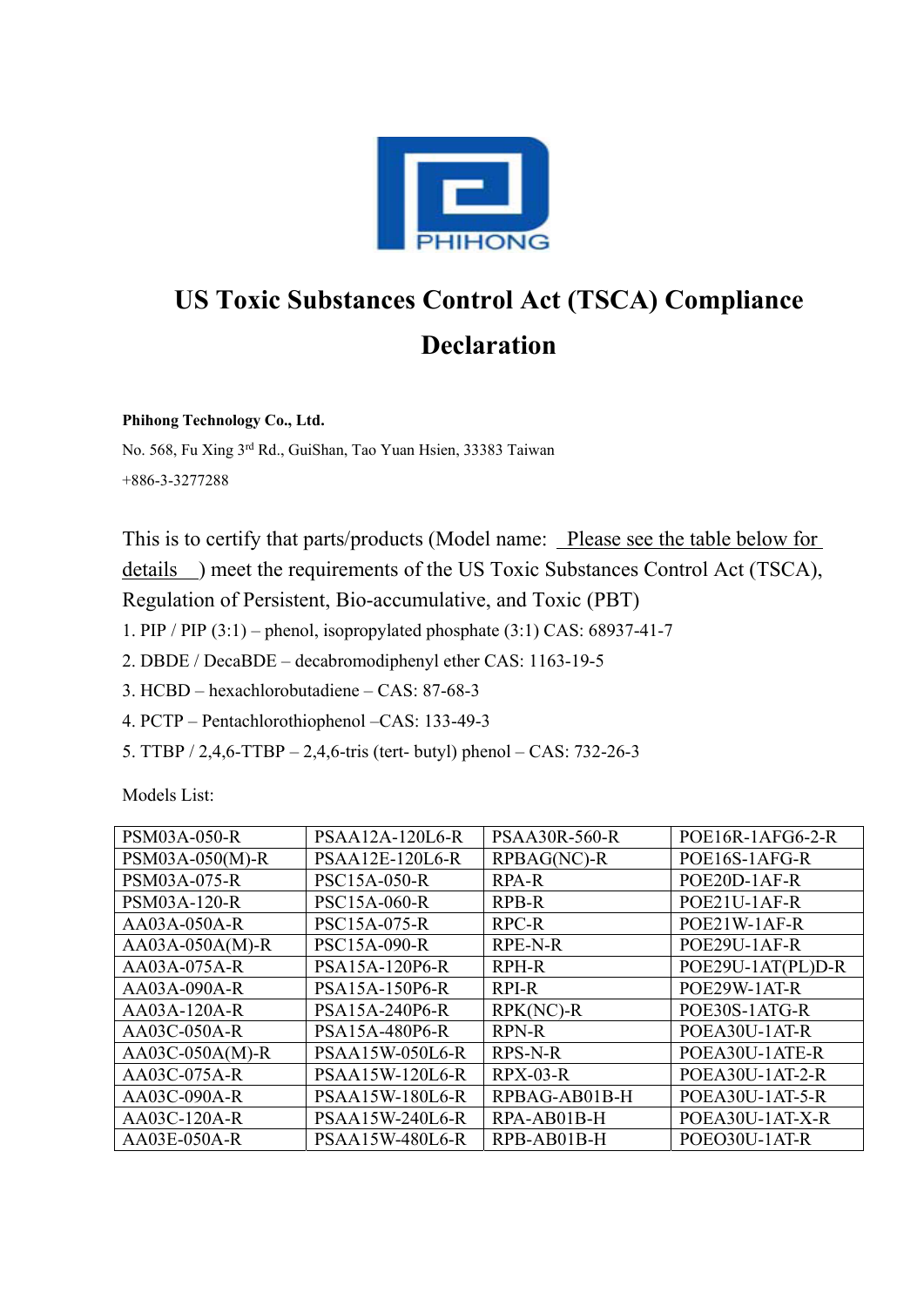| $AA03E-050A(M)-R$      | AO15A-050A-H           | RPC-AB01B-H           | POEO30U-1AT-X-R       |
|------------------------|------------------------|-----------------------|-----------------------|
| AA03E-075A-R           | AQ15A-050AW-H          | RPE-AB01B-H           | $POE31W-1AT(L)$       |
| AA03E-090A-R           | AQ15E-050A-H           | RPH-AB01B-H           | POE33S-1AT-N-R        |
| AA03E-120A-R           | AQ15E-050AW-H          | RPI-AB01B-H           | POE33U-1AT-R          |
| AA03K-050A-R           | PSAA18U-120L6-R        | RPK-AB01B-H           | POE33U-560DO-R        |
| $AA03K-050A(M)-R$      | <b>PSAA18U-150L6-R</b> | RPN-AB01B-H           | POEA33U-1ATE-R        |
| AA03K-075A-R           | <b>PSAA18U-240L6-R</b> | RPS-AB01B-H           | POE36D-1AT-R          |
| AA03K-090A-R           | <b>PSAA18U-480L6-R</b> | AN18V-59CFAA-H        | $POE60D-560(G)$ -R    |
| AA03K-120A-R           | <b>PSAC24A-120L6-R</b> | VPA-AA02B-H           | POE60U-1BT-R          |
| AA03S-050A-R           | <b>PSAC30U-050L6-R</b> | VPB-AA02B-H           | POE60U-1BTE-R         |
| AA03S-050A(M)-R        | <b>PSAC30U-090L6-R</b> | VPC-AA02B-H           | POE60U-1BT-2-R        |
| AA03S-075A-R           | PSAC30U-120L6-R        | VPE-AA02B-H           | POE60U-1BT-5-R        |
| AA03S-090A-R           | <b>PSAC30U-240L6-R</b> | VPH-AA02B-H           | POE60U-1BT-X-R        |
| AA03S-120A-R           | <b>PSAC30U-480L6-R</b> | VPI-AA02B-H           | POE60S-4AF-R          |
| PSM03E-050Q-3-R        | PSAC30U-560L6-R        | VPK-AA02B-H           | POE61S-4AF-R          |
| PSM03K-050O-3-R        | PSM36W-120L6-R         | VPN-AA02B-H           | POE75U-1UP-N-R        |
| PSM03S-050Q-3-R        | <b>PSAC45W-120-R</b>   | VPS-AA02B-H           | POEO75U-1BT-R         |
| PSM03E-050Q-3W-R       | PSAC45W-180-R          | MQ05A-050A-H          | POEO75U-BT-X-R        |
| PSM03K-050Q-3W-R       | <b>PSAC45W-240-R</b>   | MQ05A-050AW-H         | POE80U-560(G)-R       |
| PSM03S-050Q-3W-R       | <b>PSAC45W-480-R</b>   | <b>PMA09R-060A-R</b>  | POE90U-1BT-R          |
| AQ03A-050A-R           | <b>PSAC45W-560-R</b>   | <b>PMA09R-090A-R</b>  | POE90U-1BT-N-R        |
| AQ03C-050A-R           | PSAC60M-120-R          | <b>PMA10R-050A-R</b>  | POE90U-1BT6-R         |
| AQ03E-050A-R           | <b>PSAC60M-180-R</b>   | <b>PMA10R-050AW-R</b> | POE90U-1BT-N6-R       |
| AQ03K-050A-R           | <b>PSAC60M-240-R</b>   | <b>PMA18A-120PH-R</b> | POE90U-1BT-2-R        |
| AQ03S-050A-R           | <b>PSAC60M-480-R</b>   | PMA18A-120PHW-R       | POE90U-1BT-5-R        |
| AQ03A-050AW-R          | <b>PSAC60M-560-R</b>   | PMA18E-120PHW-R       | POE90U-1BT-X-R        |
| AQ03C-050AW-R          | <b>PSAC60W-120-R</b>   | PMA18K-120PHW-R       | POE125U-8-C-R         |
| AQ03E-050AW-R          | <b>PSAC60W-180-R</b>   | PMA18S-120PHW-R       | POE125U-8-N-R         |
| AQ03K-050AW-R          | <b>PSAC60W-240-R</b>   | PMA18A-240-R          | <b>POE125U-4-AT-R</b> |
| AQ03S-050AW-R          | PSAC60W-480-R          | PMA18E-240-R          | POE125U-4-AT-N-R      |
| PSA05A-050QL6-H        | PSA120U-120L6-R        | PMA18K-240-R          | POE240U-2MP-N-R       |
| PSA05E-050QL6-H        | PSA120U-240L6-R        | RPA-MAB1B-R           | POE240U-4BT-R         |
| PSA05K-050QL6-H        | <b>PSA120U-480L6-R</b> | RPB-MAB1B-R           | POE240U-4BT-N-R       |
| PSA05S-050QL6-H        | PSA120U-560L6-R        | RPE-MAB1B-R           | POE370U-480-8-R       |
| PSA05C-050QL6-H        | AQ18A-59A-H            | RPH-MAB1B-R           | POE370U-480-8-N-R     |
| PSA05A-050QL6W-H       | AQ18A-59CFA-H          | RPK-MAB1B-R           | POE370U-480-16-R      |
| PSA05E-050QL6WS-H      | AQ18E-59A-H            | RPN-MAB1B-R           | POE370U-480-16-N-R    |
| PSA05K-050QL6WS-       | AQ18E-59CFA-H          | RPS-MAB1B-R           | POE370U-480-24-R      |
| Η                      |                        |                       |                       |
| PSA05S-050QL6WS-H      | AQ18K-59A-H            | RPA-MAB1W-R           | POE370U-480-24-N-R    |
| <b>PSAC05A-050L6-R</b> | AQ18K-59CFA-H          | RPB-MAB1W-R           | POE480U-4UP-R         |
| PSAC05A-050L6M-R       | AQ27A-59A-H            | RPE-MAB1W-R           | POE576U-8AT-R         |
| PSAC05A-050L6B-R       | AQ27A-59CFA-H          | RPH-MAB1W-R           | POE576U-8AT-N-R       |
| <b>PSAC05E-050L6-R</b> | AQ27E-59A-H            | RPK-MAB1W-R           | POE576U-8BT-R         |
| PSAC05E-050L6M-R       | AQ27E-59CFA-H          | RPN-MAB1W-R           | POE576U-8BT-N-R       |
| <b>PSAC05K-050L6-R</b> | AQ27K-59A-H            | RPS-MAB1W-R           | POE576U-16AT-R        |
| PSAC05K-050L6M-R       | AQ27K-59CFA-H          | PSA03F-050Q1-R        | POE576U-16AT-N-R      |